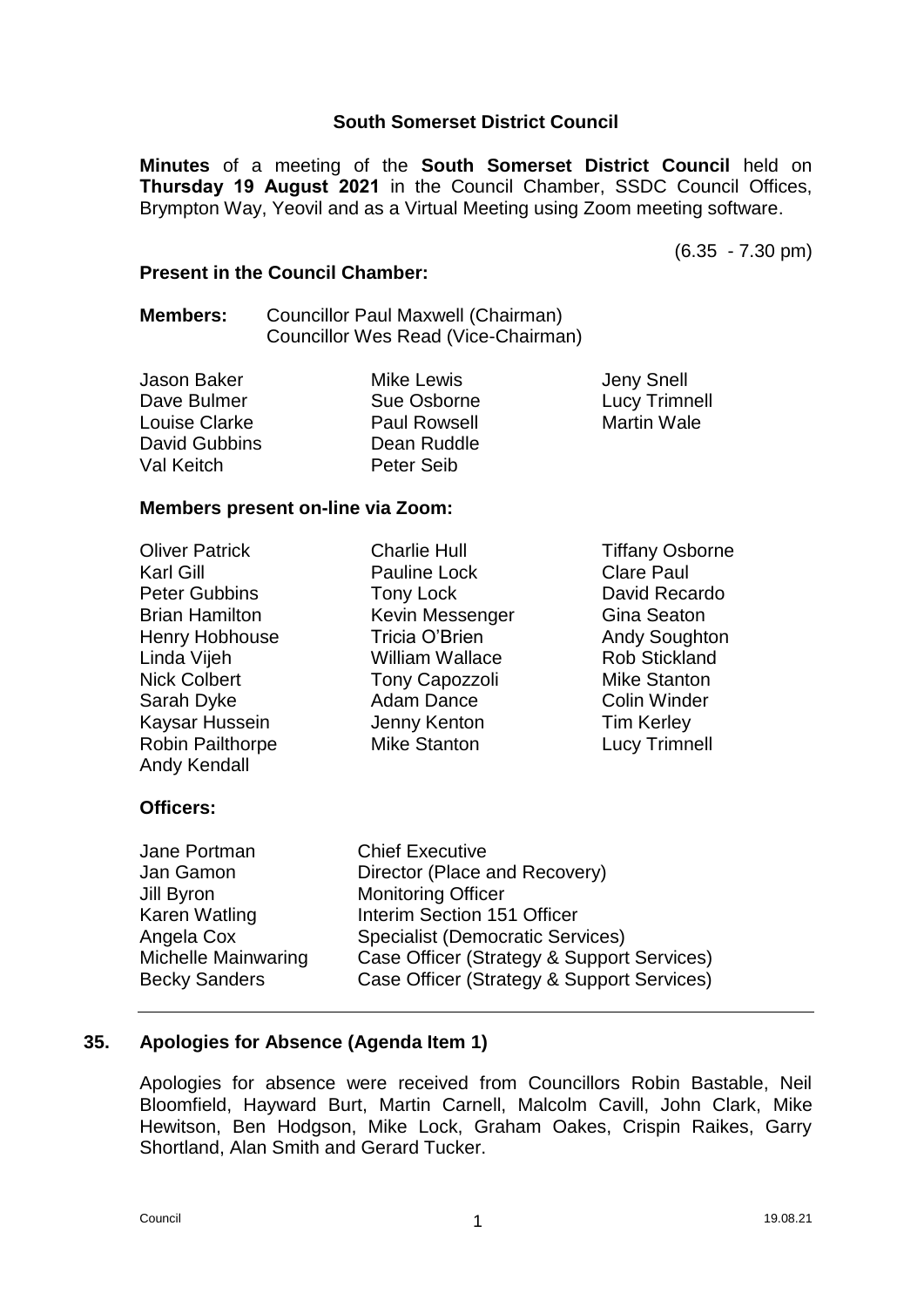## **36. Minutes (Agenda Item 2)**

The minutes of the previous meeting held on Thursday  $8<sup>th</sup>$  July 2021 were approved as a correct record of the meeting and signed by the Chairman.

## **37. Declarations of Interest (Agenda Item 3)**

There were no declarations of interest made by Members.

## **38. Public Question Time (Agenda Item 4)**

The Chairman advised that a number of detailed questions had been submitted by a resident of Chard regarding bus shelters in the town and a written response would be provided to the resident.

Council were then addressed by the Chairman of Bruton Town Council. He thanked SSDC for the engagement with Town and Parish Councils by officers, Members and the Stronger Somerset bid team during the last year. He hoped that the outputs from that engagement would be submitted to the One Somerset team and he looked forward to further workshop meetings with Town and Parish Councils on the unitary authority progress.

The Leader of Council confirmed that she would pass on the comments of the Chairman of Bruton Town Council to the Stronger Somerset bid team.

## **39. Chairman's Announcements (Agenda Item 5)**

The Chairman clarified that those Members attending the meeting remotely via Zoom would not be able to vote on any agenda item, however their participation was welcome. Only the Members present in the Council Chamber would be able to vote.

The Chairman welcomed Jane Portman as the new Chief Executive for South Somerset District Council and wished her every success in her new role.

The Chief Executive said she was delighted to be there and she had received a warm welcome from staff, Members and partner Councils and agencies. She recognised there were interesting times ahead and said she would work hard to ensure all Members were fully engaged in the unitary programme.

The Chairman noted that he had attended the Mayor's civic service at St Johns Church, Yeovil the previous month and he would be attending the opening of the new pavilion facilities at Yeovil Recreation Centre the following week.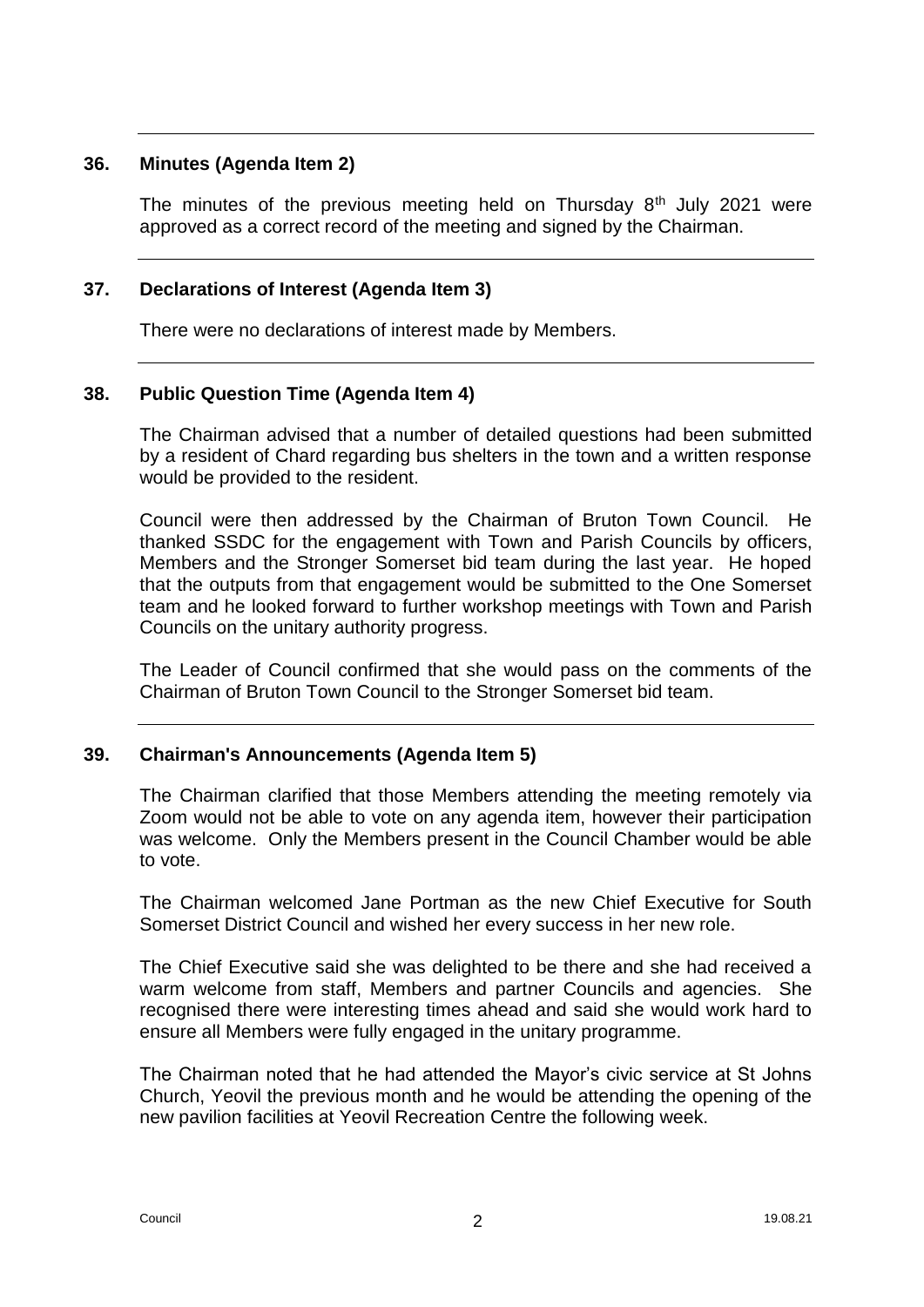The Chairman also asked that Members consider the situation in Afghanistan which was facing great uncertainty at the moment.

Councillor Kaysar Hussain asked what preparation if any had taken place to accept refugees in South Somerset from Afghanistan.

The Chief Executive said that SSDC were awaiting the details of the refugee programme from the Government before deciding how to respond. Whilst SSDC did wish to assist in the re-homing of refugees, they needed to know the details of the programme first.

Councillor Sue Osborne noted that there were elected female politicians who were in serious danger within Afghanistan and who should be assisted to leave the country as soon as possible.

Councillor Clare Paul confirmed that SCC were prepared and ready to support the Afghan resettlement programme and were also awaiting the full details of the programme.

The Chairman concluded that Afghanistan was a serious and tragic situation but there was the will and the capacity to assist within Somerset.

# **40. Local Government Reorganisation - Structural Change Order (SCO) (Agenda Item 6)**

The Leader of Council introduced the report and noted that there had been a briefing prior to the Council meeting which most Members had attended. She said the Secretary of State had proposed there should be a single unitary council in Somerset from April 2023 and the report outlined how South Somerset would engage with the Government and the other Somerset Councils to progress and implement this. She outlined the history of the District Councils proposal for two unitary authorities for Somerset and the Somerset County Council proposal for one unitary authority. She noted the consultation and local poll which had taken place and the criteria under which the bids had been assessed. She said that all Councils were now positively engaging in the process and there had been meetings between all Council Leaders and Chief Executives. A detailed timetable was not yet known but the negotiation of the Structural Change Order was likely to be during August/September. The MHCLG would then prepare the Structural Change Order. She confirmed that all District Councillors would remain until April 2023. Because of the short time frames, delegated authority was sought for the Chief Executive to negotiate the terms of the Structural Change Order in consultation with the Leader of Council and Monitoring Officer. She noted that the proposed Member Working Group was not a requirement but she felt that in the interest of transparency it was needed.

In response to questions, the Leader of Council and Chief Executive advised: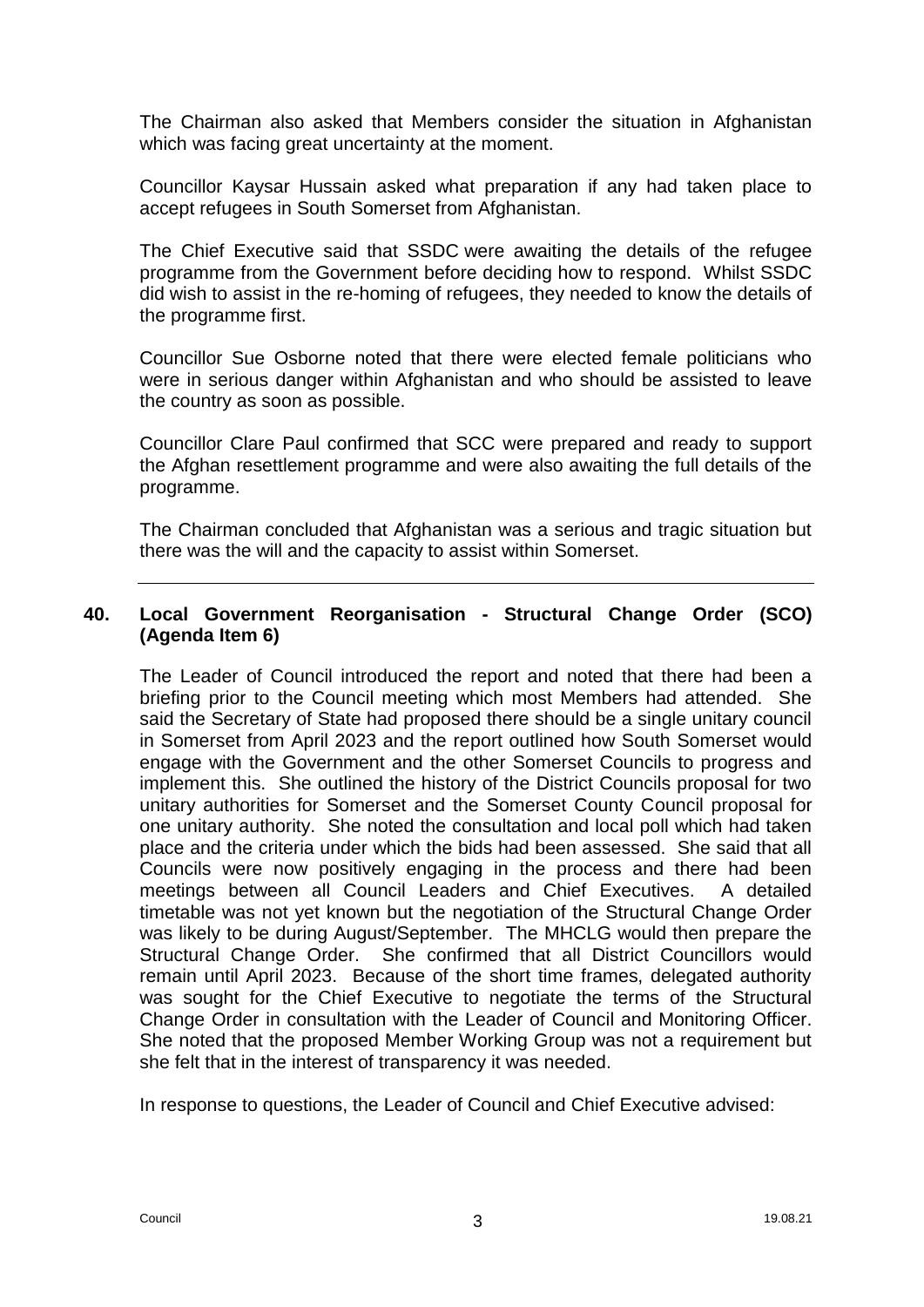- The report would not be amended on the point regarding the number of or type of responses to the consultation or local poll.
- There would be an increase in staff workload to undertake the work required by the MHCLG.
- Officers may propose a number of options in the review of the number of Councillors for the new unitary authority but the MHCLG would make the final decision.
- It was not known if a full consultation process would be part of the initial review of the number of Councillors for the new unitary authority but it was more likely in the full review proposed to take place after April 2023.
- The district councils had hoped for a more detailed response on the Secretary of State's decision.
- Sedgemoor DC were also setting up a cross-party members working group.
- The elections in May 2022 would be for Councillors to the new unitary authority and some District Councillors may choose to stand in that election. But the SSDC District Councillors would remain until April 2023. There would be a briefing sheet for Town and Parish Councils on this point.
- The Councillors elected to the new unitary authority would be responsible for implementing the arrangements for the new council.
- Officers and Leaders would work together to achieve the best solution and governance in the Structural Change Order.
- The Leader would keep the Green Party member informed during the process.

During discussion the following points were made:

- To attempt a review of the number of Councillors in the new unitary authority for inclusion in the Structural Change Order would be unusually rushed at a time when officers were already stretched when such a review was normally conducted over a year. It would be sensible to elect two councilors to each County Division and hold the full review with the Boundary Commission after the elections.
- South Somerset Councillors had a history of working together on issues to represent the people of South Somerset irrespective of political group.
- The Scrutiny Committee had endorsed the recommendations at their meeting earlier that week and their questions were answered at the District Executive meeting.
- A swift review of the number of Councillors for the new unitary authority now was a risk which could satisfy no-one and the new council would have to work with for years.

At the conclusion of the debate, the Leader of Council proposed the recommendations and they were seconded by the Deputy Leader and Councillor Dean Ruddle. Members in the Council Chamber unanimously supported the recommendations.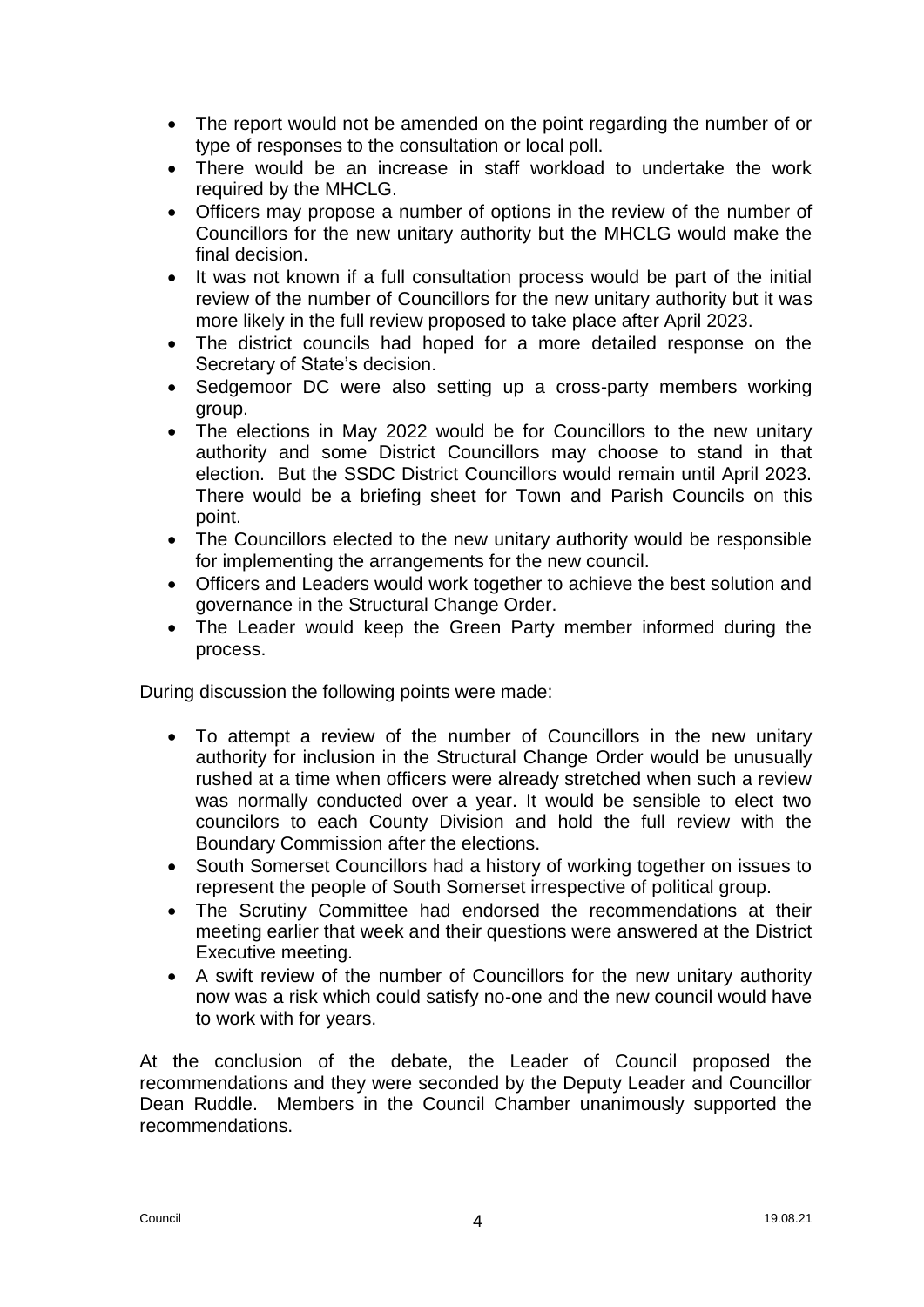## **RESOLVED:** That Full Council:-

- a. noted the next steps following the Secretary of State decision;
- b. delegated authority to the Chief Executive in consultation with the Leader of Council and Monitoring Officer to submit any responses and undertake negotiations regarding the content of the Structural Change Order and associated matters;
- c. established a member working group to work with the Leader, Chief Executive and Monitoring Officer in considering the Structural Change Order, the membership of that group to be the Leader of Council, the Deputy Leader, the Leader of the SSDC Conservative Group and the Leader of the SSDC Independent Group.
- **Reason:** To formally to notify the Executive and Full Council of the decision of the Secretary of State on 21 July 2021 to implement the proposal for a single unitary council for the County of Somerset, to update members as to the next steps and to seek delegated authority for the Chief Executive to negotiate the terms of the Structural Change Order with the Ministry of Housing Communities and Local Government ("MHCLG").

*(voting: unanimous in favour)*

## **41. Motions (Agenda Item 7)**

There were no Motions submitted by Members.

## **42. Questions Under Procedure Rule 10 (Agenda Item 8)**

There were no questions submitted by Members under Procedure Rule 10.

## **43. Date of Next Meeting (Agenda Item 9)**

Members noted that the next scheduled meeting of the Full Council would take place as a virtual meeting using Zoom meeting technology on **Thursday, 16th September commencing at 6.30 p.m**

..……………………………………

Chairman